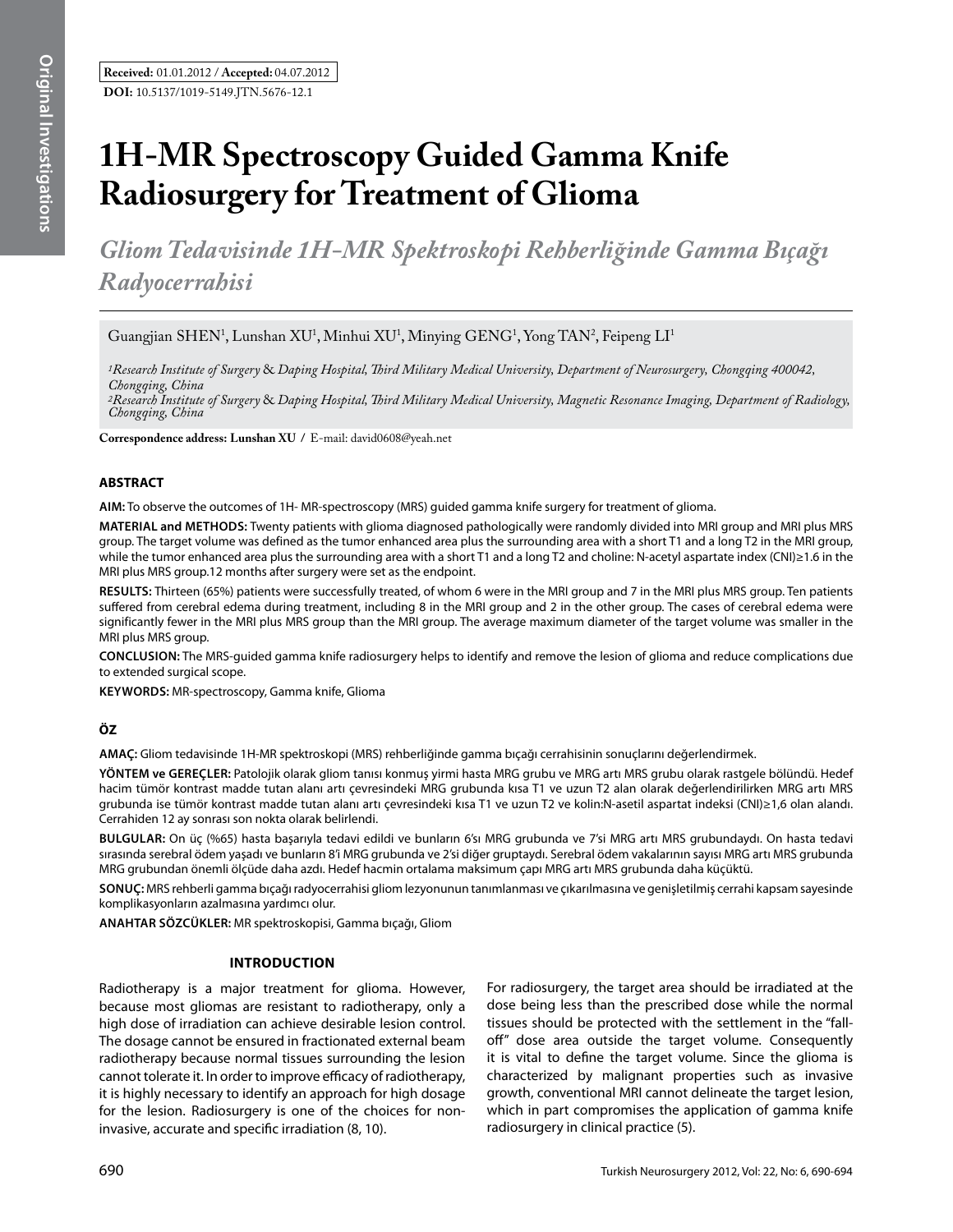Different pathological phases are typified by different metabolisms. For example, the reduction or loss of N-acetyl aspartate (NAA) may be attributed to neuron damages, as it mainly exists in the neuron. Choline (Cho) is a component of phospholipid metabolism. When cellular membrane is disintegrated in tumor proliferation, its content may increased. Pathologic change may be distinguished through identification of these chemicals. MR spectroscopy (MRS) is such a technique taking into account chemical change. It analyzes nucleus and compounds based on magnetic resonance and chemical shift (14).

Accumulated evidence indicates that glioma is characterized by specific MRS features that are helpful for diagnosis and prognosis determination (6,1,4). However little is reported about the utility of MRS in radiosurgery. In this study, we prospectively observed outcomes of 20 patients with glioma after gamma knife radiosurgery with or without MRS and investigated the feasibility of MRS guided gamma knife surgery for glioma.

# **Patients and methods**

#### *Patients*

A total of 20 patients treated in Department of Neurosurgery, Chongqing Daping Hospital from September 2008 to June 2010 were included. All patients were diagnosed as glioma confirmed by pathological examination. Clinical characteristics of the patients were summarized (Table I). There were 14 males and 6 females ranging in age between 16 and 76 years with an average of 43.7 years old. Thirteen patients were treated with chemotherapy prior to or after neurosurgery and 8 patients were irradiated by external beam(including all patients with WHO grade III / IV). Pathologic types of glioma included 12 cases of astrocytoma (8 with WHO grade I and II and 4 with WHO grade III and IV), 4 cases of ependymoma (2 with WHO Grade I and II and 2 with WHO grade III and IV), and 4 cases of oligodendrocyte (3 with WHO Grade I and II and 1 with WHO grade III and IV). The maximum diameter of

**Table I:** Clinical Characteristics of 20 Patients with Glioma

| <b>Variables</b>                      | Data                      |
|---------------------------------------|---------------------------|
| Male patients (%)                     | 14 (70)                   |
| Average age at treatment (range)      | $40.7(16 - 76)$           |
| External beam radiotherapy (%)        | 8(40)                     |
| Patients with Prior chemotherapy (%)  | 13 (65)                   |
| Pathologic types (%)                  |                           |
| Neuroastrocytoma                      | 12 (60)                   |
| Ependymoma                            | 4(20)                     |
| Oligodendrocyte                       | 4(20)                     |
| Grading (%)                           |                           |
| WHO grade I and II                    | 13 (65)                   |
| WHO grade III and IV                  | 7(35)                     |
| Maximum diameter of the target volume | $3.2(2.4-4.2 \text{ cm})$ |

the lesion was 2.4 to 4.2 cm with an average of 3.2 cm. The patients were randomly divided into the MRI group and the MRI plus MRS group, with ten in each.

#### *Gamma knife radiosurgery*

Following local anesthesia, Lekse11-G stereotactic frame was installed and the lesions were scanned horizontally and coronally at thin slices. Based on this, 1 H-MRS was undertaken using two-dimensional multi-voxel proton MRS using the pointed resolved surface coil spectroscopy. The images were transferred to the computer. OUR-XGD gamma knife was used for establishment treatment. The target volume was defined as the tumor enhanced area plus the surrounding area with a short T1 and a long T2 in the MRI group (Figure 1A), while it was regarded as the tumor enhanced area plus the surround area with a short T1 and a long T2, and choline: N-acetyl aspartate index (CNI)≥1.6 in the MRI plus MRS group (Figure 1B). Planned parameters included 1-8 isocenters, and 40-55% isodose curves, 8-16Gy peripheral dose (average 13.5Gy), and 18-30Gy central dose (average 25.5Gy).

## *Follow-up*

All the patients received clinical examination and MRI every 2-4 months in the follow-up. The 12 months after radiosurgery was the endpoint of the follow up. The treatment was successful if the lesion shrank or did not show progress. Death was considered failure of treatment. The cerebral edema index was defined as the product of length, width, and height of the lesion and the edema scope divided by the product of length, width, and height of the lesion in the T2 or T1 weighted image. Cerebral edema was considered if the index increased after treatment, regardless of clinical symptoms (9).

#### *Statistical analysis*

SPSS 12.0 was used for statistical analyses. The treatment effect and cerebral edema were summarized for two groups. Difference was analyzed in age, sex, prior chemotherapy and radiotherapy, pathologic grading, maximum diameter of the lesion, peripheral dose, maximum diameter of the target volume, effective rate, and cerebral edema rate between two groups. Categorical data were analyzed using Chi-square test, while continual data were analyzed using t test.

#### **Results**

Thirteen (65%) patients were successfully treated, of whom 6 were in the MRI group and 7 in the MRI plus MRS group. Ten (50%) patients suffered from cerebral edema during treatment, including 8 in the MRI group and 2 in the MRI plus MRS group. No significant difference was noted in age, sex, prior chemotherapy and radiotherapy, pathological grading, maximum diameter of the lesion, peripheral dose, and effective rate between two groups. The cases of cerebral edema were significantly fewer in the MRI plus MRS group than the MRI group. In addition, the average maximum diameter of the target volume was smaller in the MRI plus MRS group (Table II).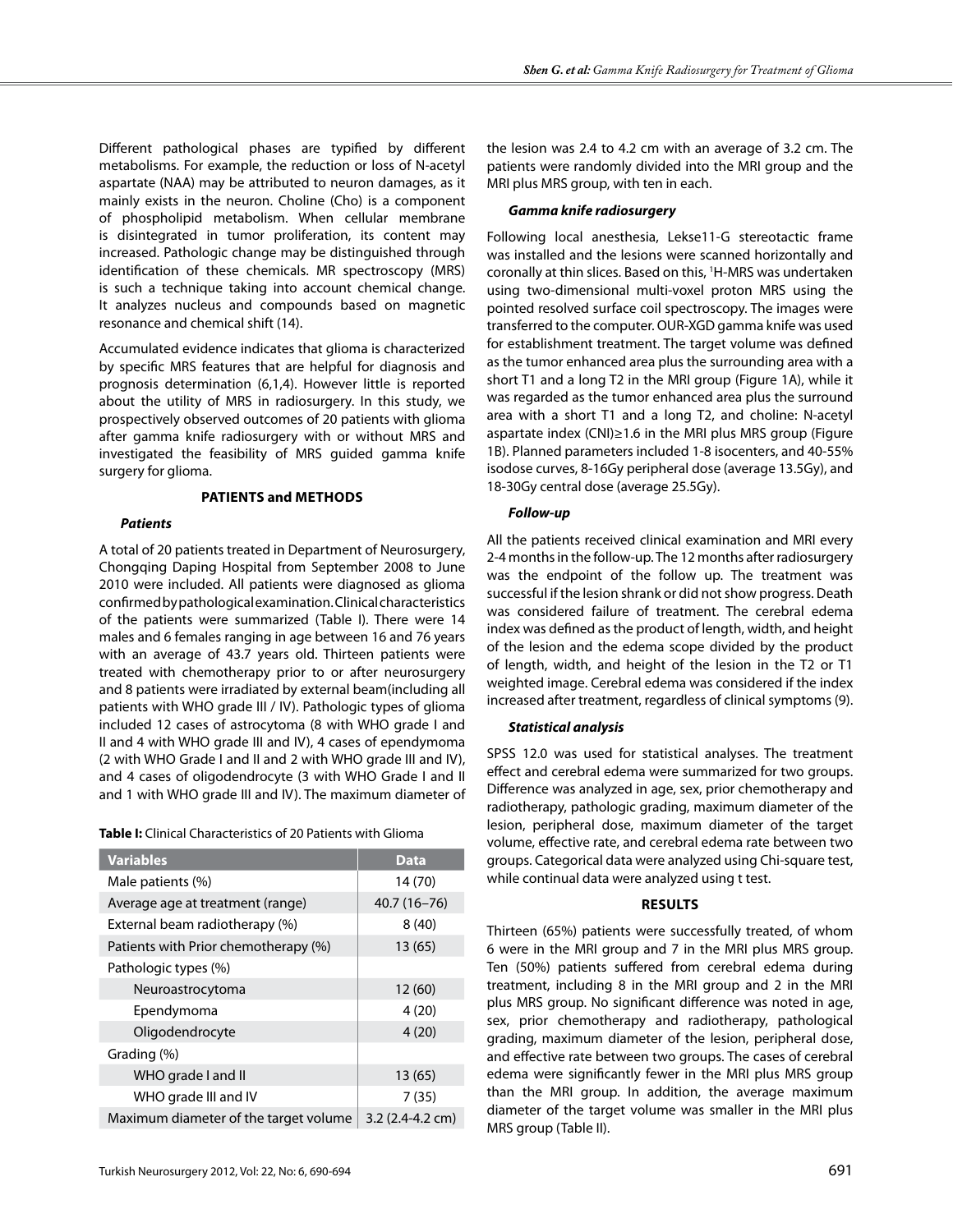

**Figure 1**: The tumor enhanced lesion of the Grade III Glioma (WHO) had been removed and there was residual in the area with a short T1 and a long T2. **A)** the MRI group; **B)** the MRI plus MRS group.

**Table II:** Comparison of Outcomes Between the MRI Group and the MRI Plus MRS Group

| <b>Variables</b>                                     | <b>MRI</b>      | <b>MRI plus MRS</b> | P     |
|------------------------------------------------------|-----------------|---------------------|-------|
| Age (Mean±SD) (years)                                | $40.6 \pm 13.9$ | $49.5 \pm 13.8$     | 0.168 |
| Male patients                                        | 8               | $\overline{4}$      | 0.133 |
| Prior chemotherapy or radiotherapy                   | 6               | 8                   | 1.000 |
| WHO grade III and IV                                 | 4               | 3                   | 1.000 |
| Maximum diameter of the lesion (Mean $\pm$ SD) (cm)  | $3.2 \pm 0.49$  | $3.3 \pm 0.49$      | 0.560 |
| Maximum diameter of the target volume (Mean±SD) (cm) | $3.2 + 0.49$    | $2.8 \pm 0.34$      | 0.043 |
| Peripheral dose (Mean±SD) (Gy)                       | $11.6 \pm 2.45$ | $11.2 + 2.39$       | 0.717 |
| Effective cases                                      | 6               | 7                   | 0.500 |
| Cases of cerebral edema                              | 8               |                     | 0.022 |

## **Discussion**

As an accurate radiation technique that kills tumors and protects normal brain tissues dependent on special dose distribution instead of radiation sensitive difference between normal tissue and tumor, radiosurgery is widely used for treatment of glioma, though outcomes differ. For low-grade glioma, radiosurgery achieves surprising efficacy. Park et al. (15) observed that the rate of tumor growth control was 52%, and the 1-year, 5-year and 10-year progress-free survival was 91.3%, 54.1% and 37.1%, respectively in an average 65-month follow-up after radiosurgery for 25 cases of WHO grade II glioma. Hallemeier et al. (16) also found that radiosurgery showed favorable local control rate for recurrent or nonresected pilocytic astrocytoma. However, for highgrade glioma, there is insufficient evidence for additional benefits from radiosurgery in conditions of no combined external beam radiation therapy or chemotherapy (17). The

mechanism underlying this fact is unclear, but is thought to be that high-grade glioma is more invasive, thus resulting in unclear boundaries. It is also reported that radiosurgery is accompanied with a complication rate of 44.8% (18). Considering the growth of glioma, it is suspected that normal cerebral tissues are involved in the target tissues. So, to improve outcomes and reduce complications of gamma knife radiotherapy, it is essential to define the scope of the lesion for radiosurgery.

Conventional CT and MRI are basis for delineating the scope of glioma. In most circumstances, the scope defined by CT or MRI is not the actual abnormal area of glioma. Burger et al. (2) found that the invasion went beyond the scope delineated by CT after comparing the areas with enhancement and hypodensity on CT with sections for 15 cases of glioblastoma multiforme. Goldman et al. (7) stated that glioma could not be distinguished from normal brain tissues due to invasive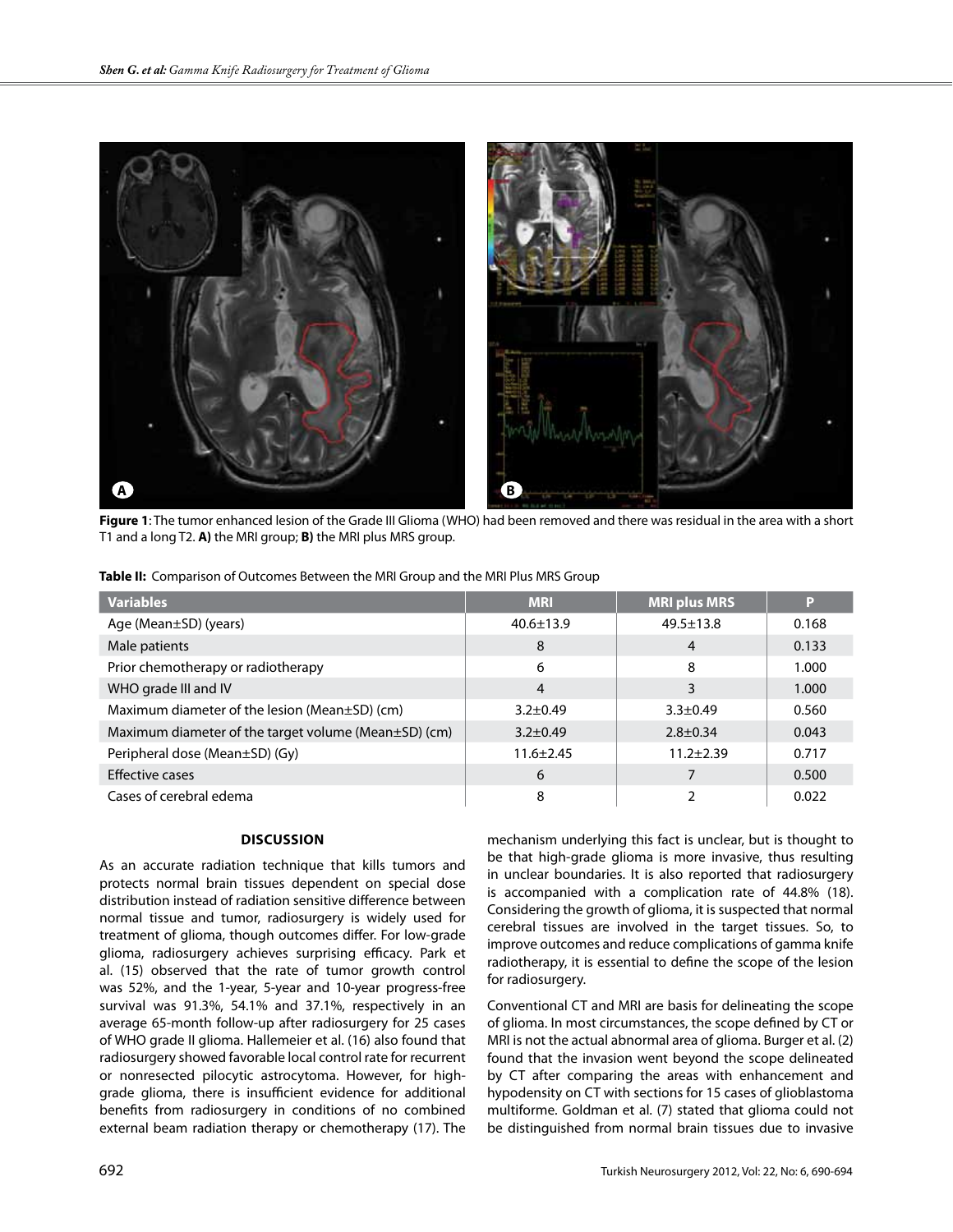growth of glioma, though there was a boundary on CT or MRI. Stereotactic biopsy is a reliable technique to identify the interface between the glioma and normal tissues, but it is accompanied by possible complications. In this regard, fluorography, MRS, single-photon emission computed tomography, and positron emission tomography become increasingly important. MRS is developed based on MRI. It reveals cellular metabolism through spectroscopy of cellular chemicals. Multiple lines of evidence show that glioma is characterized by decrease of normal cells, invasive growth, vague boundary between glioma and normal tissues, growth of neuroglial fibers, necrosis and degeneration. Accordingly MRS for glioma contain features such as Cho increase, NAA decrease, and moderate creatin reduction as well as Lac and Lip peaks for highly malignant gliomas (1, 3). Some researchers analyzed feasibility of standards for identifying glioma based on change of Cho and NAA. McKnight et al. (12) found that the sensitivity and specificity were 90% and 86%, respectively, if CNI≥2.5 was the criterion to differentiate the glioma and normal tissues. In addition, they showed that average CNI was 6.9, 7.1 and 9.37 for WHO grade II/IV, III/IV and IV/V glioma, respectively, and especially it varied for WHO grade IV/V glioma. Law et al. (11) found that the sensitivity, specificity, positive predictive value and negative predictive value were 74.2%, 62.5%, 85.6%, and 44.6%, respectively if the CNI cut-point was set to 1.6.

In conventional radiosurgery, the area with a long T1 and a short T2 surround the lesion was included in the target volume. In most cases, the area with abnormal metabolism in MRS is inconsistent with the abnormal area in MRI (12). Pirzkall et al (13) found that the area with a long T2 in MRI was larger than that with abnormal metabolism but did not cover this area, suggesting that MRI alone cannot delineate the target volume accurately and may increase the risks of irradiation and tumor control rate. In our study, based on MRI, CNI≥1.6 in MRS was an additional criterion for defining the target volume. We observed that the tumor control rate was not increased significantly, but the scope of treatment and the risk of cerebral edema were decreased, indicating that the technique facilitates gamma knife radiosurgery. This may be justified by the underlying fact that the target volume defined is equivalent to the actual lesion scope. The technique combines the advantages of conventional MRI for identifying the lesion and the complementary merits of MRS for distinguishing the non-enhanced area and the necrotic tissues.

Though MRS helped to distinguish the glioma from surrounding tissues in our study, many patients witnessed poor tumor control. One possibility is that some isolated lesions cannot even be identified by MRS based on existing metabolic indexes. Thus future efforts should be directed to continuing investigation of other metabolic indexes and criteria. In addition, though emphasis is put on pathology grading and other important factors in our study, there is no radical consistency in glioma types. Future studies are thus justified to validate and improve our results.

## **Conclusion**

Our findings show that <sup>1</sup>H-MRS combined with MRI takes into account both anatomic and metabolic characteristics of glioma. This combination makes it possible to align the target volume with the actual scope of the lesion without adding technical difficulties and reduce complications accompanying with aimless treatment. Regrettably, there is still a hurdle in defining some isolated invasive lesions.

#### **References**

- 1. Alexander A, Murtha A, Abdulkarim B, Mehta V, Wheatley M, Murray B, Riauka T, Hanson J, Fulton D, McEwan A, Roa W: Prognostic significance of serial magnetic resonance spectroscopies over the course of radiation therapy for patients with malignant glioma. Clin Invest Med 29:301-311, 2006
- 2. Burger PC, Heinz ER, Shibata T, Kleihues P: Topographic anatomy and CT correlations in the untreated glioblastoma multiforme. J Neurosurg 68:698-704, 1998
- 3. Cha S: Neuroimaging in neuro-oncology. Neurotherapeutics 6:465-477, 2009
- 4. Chuang CF, Chan AA, Larson D, Verhey LJ, McDermott M, Nelson SJ, Pirzkall A: Potential value of MR spectroscopic imaging for the radiosurgical management of patients with recurrent high-grade gliomas. Technol Cancer Res Treat 6:375-382, 2007
- 5. Sheehan J, Xu Z: Stereotactic Radiosurgery for recurrent high grade gliomas. World Neurosurgery 76:61-62, 2011
- 6. Gruber S, Stadlbauer A, Mlynarik V, Gatterbauer B, Roessler K, Moser E: Proton magnetic resonance spectroscopic imaging in brain tumor diagnosis. Neurosurg Clin N Am 16:101-114, 2005
- 7. Goldman S, Pirotte BJ: Brain tumors. Methods Mol Biol 727:291-315, 2011
- 8. Henderson MA, Fakiris AJ, Timmerman RD, Worth RM, Lo SS, Witt TC: Gamma knife stereotactic radiosurgery for lowgrade. Astrocytomas Stereotact Funct Neurosurg 87:161-167, 2009
- 9. Kalapurakal JA, Silverman CL, Akhtar N, Laske DW, Braitman LE, Boyko OB, Thomas PR: Intracranial meningiomas: Factors that influence the development of cerebral edema after stereotactic radiosurgery and radiation therapy. Radiology 204:461-465, 1997
- 10. Kida Y, Yoshimoto M, Hasegawa T: Radiosurgery for intracranial gliomas. Prog Neurol Surg 22:122-128, 2009
- 11. Law M, Yang S, Wang H, Babb JS, Johnson G, Cha S, Knopp EA, Zagzag D: Glioma grading: Sensitivity, specificity, and predictive values of perfusion MR imaging and proton MR spectroscopic imaging compared with conventional MR imaging. AJNR Am J Neuroradiol 24:1989-1998, 2003
- 12. McKnight TR, von dem Bussche MH, Vigneron DB, Lu Y, Berger MS, McDermott MW, Dillon WP, Graves EE, Pirzkall A, Nelson SJ: Histopathological validation of a three-dimensional magnetic resonance spectroscopy index as a predictor of tumor presence. J Neurosurg 97:794-802, 2002